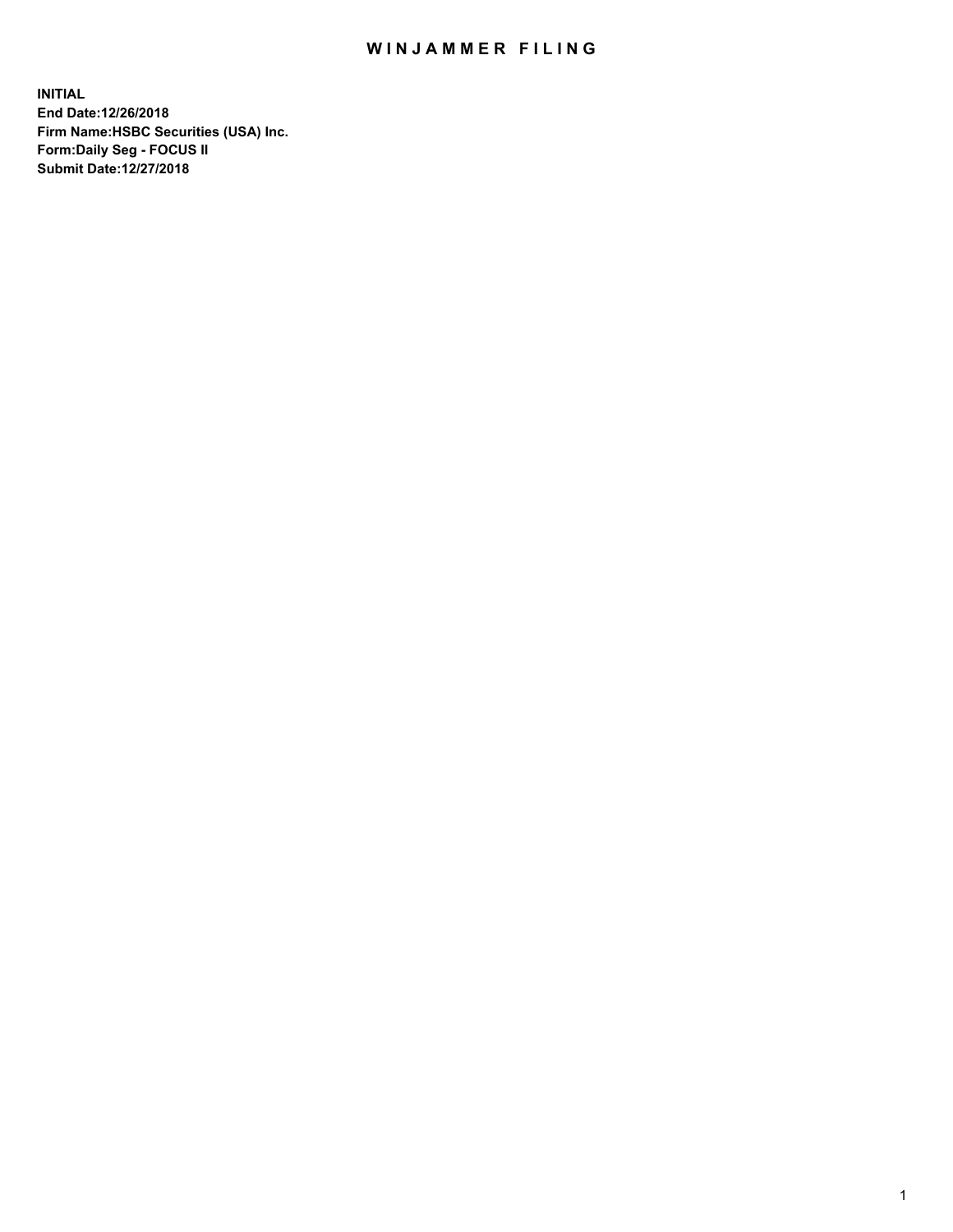**INITIAL End Date:12/26/2018 Firm Name:HSBC Securities (USA) Inc. Form:Daily Seg - FOCUS II Submit Date:12/27/2018 Daily Segregation - Cover Page**

| Name of Company                                                                                                                                                                                                                                                                                                                | <b>HSBC Securities (USA) Inc.</b>                               |
|--------------------------------------------------------------------------------------------------------------------------------------------------------------------------------------------------------------------------------------------------------------------------------------------------------------------------------|-----------------------------------------------------------------|
| <b>Contact Name</b>                                                                                                                                                                                                                                                                                                            | <b>Michael Vacca</b>                                            |
| <b>Contact Phone Number</b>                                                                                                                                                                                                                                                                                                    | 212-525-7951                                                    |
| <b>Contact Email Address</b>                                                                                                                                                                                                                                                                                                   | michael.vacca@us.hsbc.com                                       |
| FCM's Customer Segregated Funds Residual Interest Target (choose one):<br>a. Minimum dollar amount: ; or<br>b. Minimum percentage of customer segregated funds required:%; or<br>c. Dollar amount range between: and; or<br>d. Percentage range of customer segregated funds required between:% and%.                          | 109,000,000<br>$\underline{\mathbf{0}}$<br>0 <sub>0</sub><br>00 |
| FCM's Customer Secured Amount Funds Residual Interest Target (choose one):<br>a. Minimum dollar amount: ; or<br>b. Minimum percentage of customer secured funds required:% ; or<br>c. Dollar amount range between: and; or<br>d. Percentage range of customer secured funds required between:% and%.                           | 25,000,000<br><u>0</u><br>0 <sub>0</sub><br>0 <sub>0</sub>      |
| FCM's Cleared Swaps Customer Collateral Residual Interest Target (choose one):<br>a. Minimum dollar amount: ; or<br>b. Minimum percentage of cleared swaps customer collateral required:% ; or<br>c. Dollar amount range between: and; or<br>d. Percentage range of cleared swaps customer collateral required between:% and%. | 83,000,000<br><u>0</u><br><u>00</u><br>00                       |

Attach supporting documents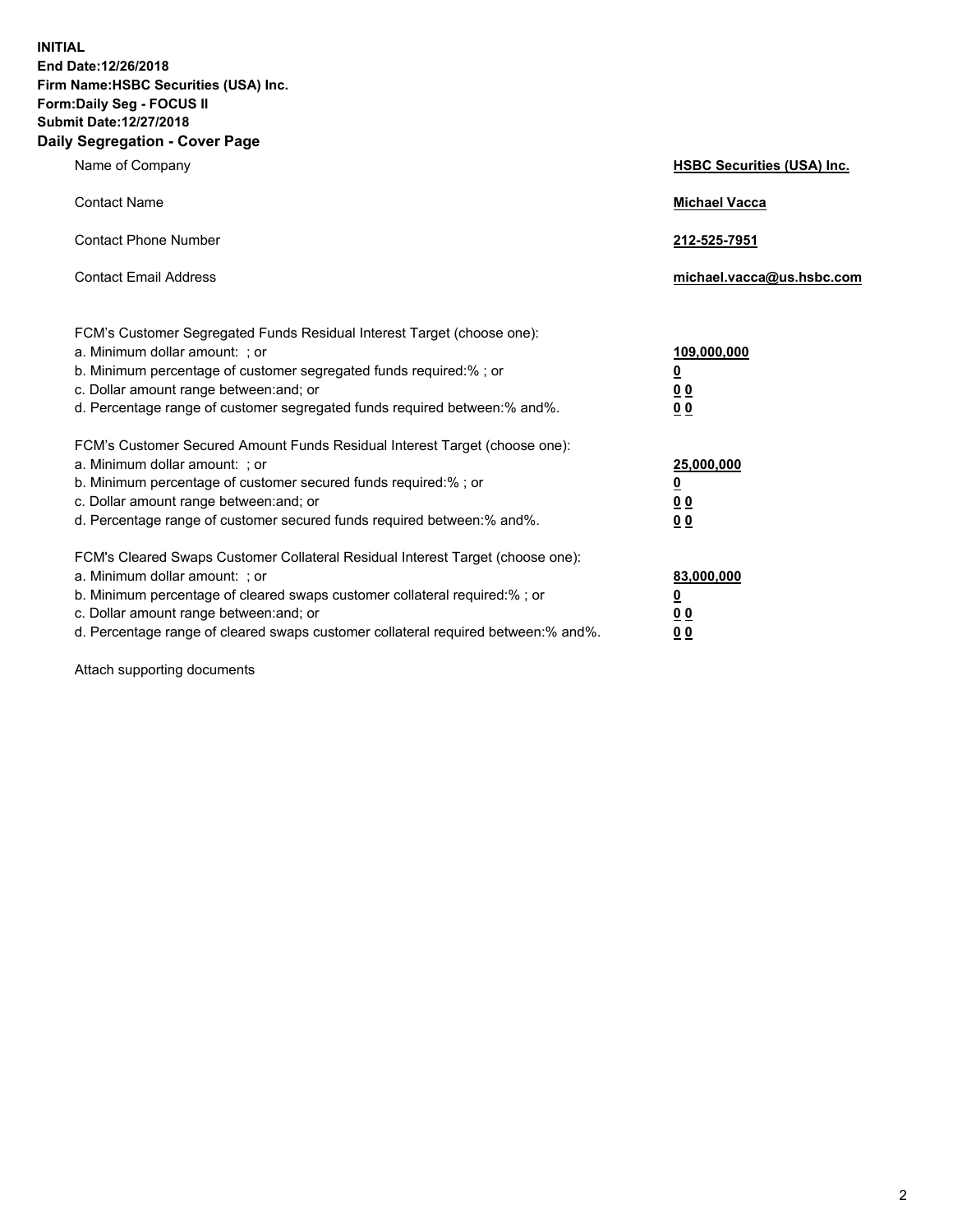**INITIAL End Date:12/26/2018 Firm Name:HSBC Securities (USA) Inc. Form:Daily Seg - FOCUS II Submit Date:12/27/2018 Daily Segregation - Secured Amounts**

|     | Foreign Futures and Foreign Options Secured Amounts                                                |                                         |
|-----|----------------------------------------------------------------------------------------------------|-----------------------------------------|
|     | Amount required to be set aside pursuant to law, rule or regulation of a foreign                   | $0$ [7305]                              |
|     | government or a rule of a self-regulatory organization authorized thereunder                       |                                         |
| 1.  | Net ledger balance - Foreign Futures and Foreign Option Trading - All Customers                    |                                         |
|     | A. Cash                                                                                            | 83,345,259 [7315]                       |
|     | B. Securities (at market)                                                                          | 62,871,698 [7317]                       |
| 2.  | Net unrealized profit (loss) in open futures contracts traded on a foreign board of trade          | 7,620,527 [7325]                        |
| 3.  | Exchange traded options                                                                            |                                         |
|     | a. Market value of open option contracts purchased on a foreign board of trade                     | $0$ [7335]                              |
|     | b. Market value of open contracts granted (sold) on a foreign board of trade                       | $0$ [7337]                              |
| 4.  | Net equity (deficit) (add lines 1. 2. and 3.)                                                      | 153,837,484 [7345]                      |
| 5.  | Account liquidating to a deficit and account with a debit balances - gross amount                  | 113,452 [7351]                          |
|     | Less: amount offset by customer owned securities                                                   | -63,784 [7352] 49,668 [7354]            |
| 6.  | Amount required to be set aside as the secured amount - Net Liquidating Equity                     | 153,887,152 [7355]                      |
|     | Method (add lines 4 and 5)                                                                         |                                         |
| 7.  | Greater of amount required to be set aside pursuant to foreign jurisdiction (above) or line        | 153,887,152 [7360]                      |
|     | 6.                                                                                                 |                                         |
|     | FUNDS DEPOSITED IN SEPARATE REGULATION 30.7 ACCOUNTS                                               |                                         |
| 1.  | Cash in banks                                                                                      |                                         |
|     | A. Banks located in the United States                                                              | 59,253,055 [7500]                       |
|     | B. Other banks qualified under Regulation 30.7                                                     | 0 [7520] 59,253,055 [7530]              |
| 2.  | Securities                                                                                         |                                         |
|     | A. In safekeeping with banks located in the United States                                          | 26,492,152 [7540]                       |
|     | B. In safekeeping with other banks qualified under Regulation 30.7                                 | 29,784,362 [7560] 56,276,514            |
|     |                                                                                                    | [7570]                                  |
| 3.  | Equities with registered futures commission merchants                                              |                                         |
|     | A. Cash                                                                                            | $0$ [7580]                              |
|     | <b>B.</b> Securities                                                                               | $0$ [7590]                              |
|     | C. Unrealized gain (loss) on open futures contracts                                                | $0$ [7600]                              |
|     | D. Value of long option contracts                                                                  | $0$ [7610]                              |
|     | E. Value of short option contracts                                                                 | 0 [7615] 0 [7620]                       |
| 4.  | Amounts held by clearing organizations of foreign boards of trade                                  |                                         |
|     | A. Cash                                                                                            | $0$ [7640]                              |
|     | <b>B.</b> Securities                                                                               | $0$ [7650]                              |
|     | C. Amount due to (from) clearing organization - daily variation                                    | $0$ [7660]                              |
|     | D. Value of long option contracts                                                                  | $0$ [7670]                              |
| 5.  | E. Value of short option contracts                                                                 | 0 [7675] 0 [7680]                       |
|     | Amounts held by members of foreign boards of trade                                                 |                                         |
|     | A. Cash                                                                                            | 29,572,302 [7700]                       |
|     | <b>B.</b> Securities                                                                               | 36,379,546 [7710]                       |
|     | C. Unrealized gain (loss) on open futures contracts<br>D. Value of long option contracts           | 7,620,527 [7720]<br>$0$ [7730]          |
|     | E. Value of short option contracts                                                                 |                                         |
| 6.  |                                                                                                    | 0 [7735] 73,572,375 [7740]              |
| 7.  | Amounts with other depositories designated by a foreign board of trade<br>Segregated funds on hand | $0$ [7760]                              |
| 8.  | Total funds in separate section 30.7 accounts                                                      | $0$ [7765]                              |
| 9.  | Excess (deficiency) Set Aside for Secured Amount (subtract line 7 Secured Statement                | 189,101,944 [7770]<br>35,214,792 [7380] |
|     | Page 1 from Line 8)                                                                                |                                         |
| 10. | Management Target Amount for Excess funds in separate section 30.7 accounts                        | 25,000,000 [7780]                       |
| 11. | Excess (deficiency) funds in separate 30.7 accounts over (under) Management Target                 | 10,214,792 [7785]                       |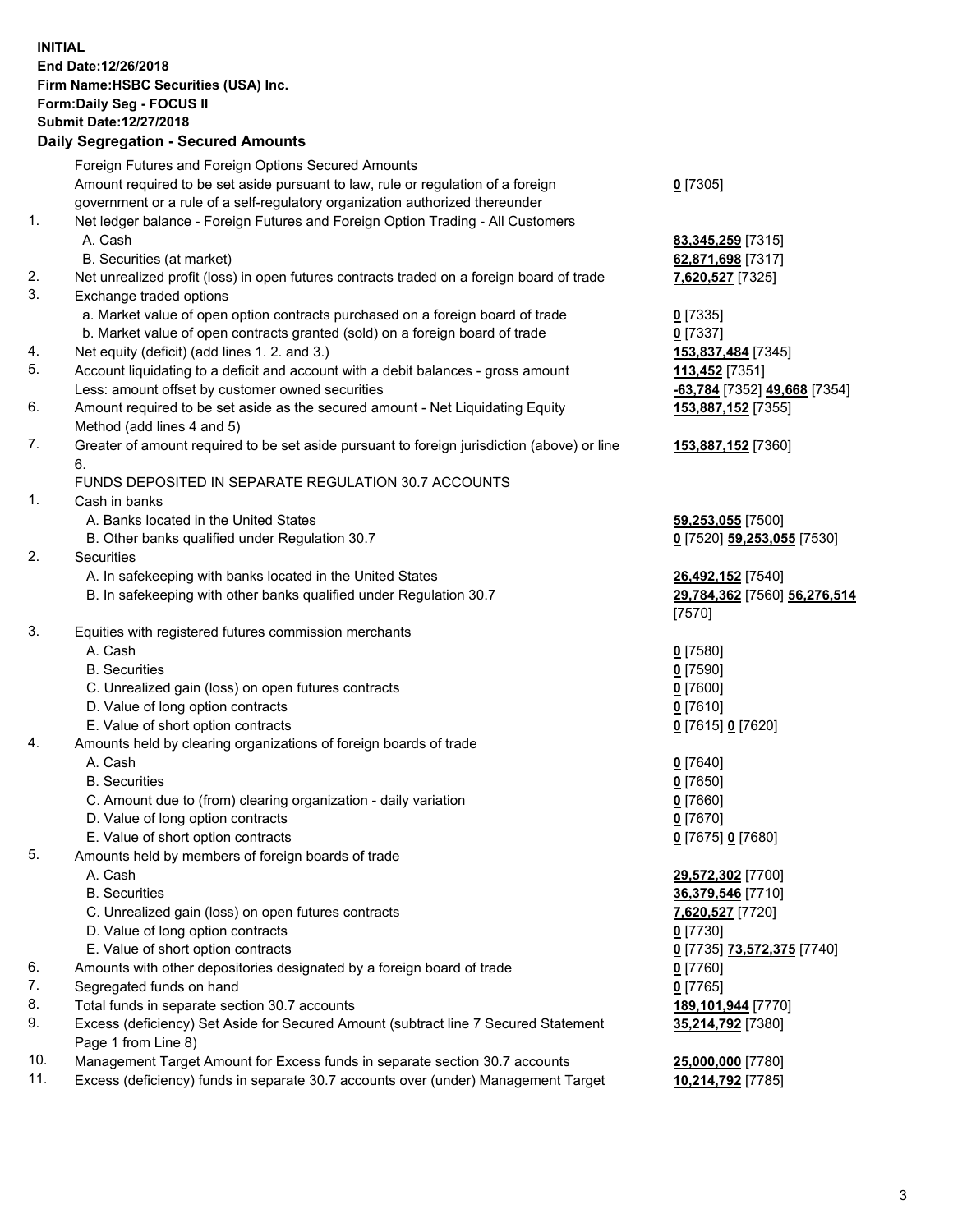**INITIAL End Date:12/26/2018 Firm Name:HSBC Securities (USA) Inc. Form:Daily Seg - FOCUS II Submit Date:12/27/2018 Daily Segregation - Segregation Statement** SEGREGATION REQUIREMENTS(Section 4d(2) of the CEAct) 1. Net ledger balance A. Cash **517,594,351** [7010] B. Securities (at market) **1,467,354,849** [7020] 2. Net unrealized profit (loss) in open futures contracts traded on a contract market **-111,204,284** [7030] 3. Exchange traded options A. Add market value of open option contracts purchased on a contract market **325,667,178** [7032] B. Deduct market value of open option contracts granted (sold) on a contract market **-115,307,455** [7033] 4. Net equity (deficit) (add lines 1, 2 and 3) **2,084,104,639** [7040] 5. Accounts liquidating to a deficit and accounts with debit balances - gross amount **198,548,954** [7045] Less: amount offset by customer securities **-198,446,899** [7047] **102,055** [7050] 6. Amount required to be segregated (add lines 4 and 5) **2,084,206,694** [7060] FUNDS IN SEGREGATED ACCOUNTS 7. Deposited in segregated funds bank accounts A. Cash **9,732,302** [7070] B. Securities representing investments of customers' funds (at market) **75,005,062** [7080] C. Securities held for particular customers or option customers in lieu of cash (at market) **294,523,174** [7090] 8. Margins on deposit with derivatives clearing organizations of contract markets A. Cash **22,488,798** [7100] B. Securities representing investments of customers' funds (at market) **318,104,703** [7110] C. Securities held for particular customers or option customers in lieu of cash (at market) **1,070,363,195** [7120] 9. Net settlement from (to) derivatives clearing organizations of contract markets **93,259,925** [7130] 10. Exchange traded options A. Value of open long option contracts **325,667,178** [7132] B. Value of open short option contracts **-115,307,455** [7133] 11. Net equities with other FCMs A. Net liquidating equity **16,505,121** [7140] B. Securities representing investments of customers' funds (at market) **0** [7160] C. Securities held for particular customers or option customers in lieu of cash (at market) **0** [7170] 12. Segregated funds on hand **102,468,480** [7150] 13. Total amount in segregation (add lines 7 through 12) **2,212,810,483** [7180] 14. Excess (deficiency) funds in segregation (subtract line 6 from line 13) **128,603,789** [7190] 15. Management Target Amount for Excess funds in segregation **109,000,000** [7194] 16. Excess (deficiency) funds in segregation over (under) Management Target Amount **19,603,789** [7198]

Excess